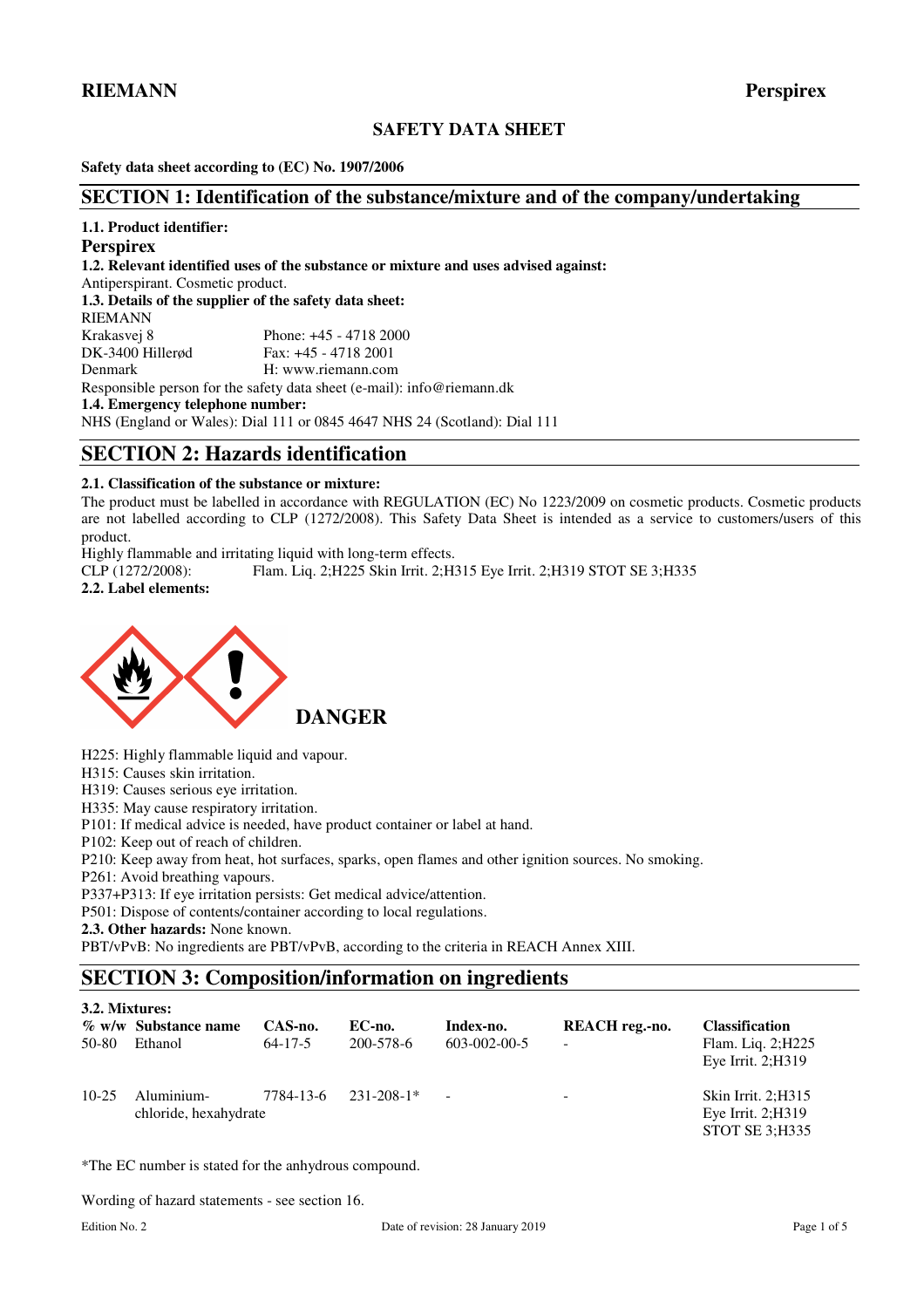# **SECTION 4: First-aid measures**

#### **4.1. Description of first aid measures:**

| Inhalation:   | Move the affected person to fresh air. Keep at rest. In case of discomfort: Seek medical advice.                                                                                                                                    |
|---------------|-------------------------------------------------------------------------------------------------------------------------------------------------------------------------------------------------------------------------------------|
| Skin contact: | Product is intended to be in contact with the skin when used as directed. If symptoms persist: Seek medical<br>advice.                                                                                                              |
| Eye contact:  | Immediately flush with water or physiological salt water for at least 15 minutes, holding eye lids open,<br>remember to remove contact lenses, if any. If symptoms persist: Get medical attention; continue to flush on the<br>way. |
| Ingestion:    | Rinse mouth and drink plenty of water. <b>Do not induce vomiting</b> . In case of discomfort: Get medical attention.                                                                                                                |
|               |                                                                                                                                                                                                                                     |
| Burns:        | Flush with water until pain ceases. Remove cloth that isn't burnt to the skin. If needed seek medical attention,                                                                                                                    |
|               | continue to flush on the way.                                                                                                                                                                                                       |

## **4.2. Most important symptoms and effects, both acute and delayed:**

Irritation of eyes and skin with redness and pain. Prolonged or frequent exposure to vapours of volatile organic compounds may result in damage on liver, kidneys, blood or central nervous system (including brain damage**).** 

## **4.3. Indication of any immediate medical attention and special treatment needed:**

Show this safety data sheet to a physician or emergency ward.

# **SECTION 5: Fire-fighting measures**

## **5.1. Extinguishing media:**

Use water spray (never water jet), dry chemical, foam or carbon dioxide.

### **5.2. Special hazards arising from the substance or mixture:**

Do not breathe smoke fumes. In case of fire, the product may form hazardous decomposition products such as carbon oxides. **5.3. Advice for firefighters:** 

Remove containers if possible. Use breathing apparatus with an independent source of air.

## **SECTION 6: Accidental release measures**

### **6.1. Personal precautions, protective equipment and emergency procedures:**

The product is intended to be in contact with the skin. Ventilate area of spill. Remove sources of ignition.

#### **6.2. Environmental precautions:**

Do not empty into drains - see section 12. Inform appropriate authorities in accordance with local regulations.

### **6.3. Methods and material for containment and cleaning up:**

Clean up small amounts with a wet cloth. Larger amounts can be cleaned up with paper towels and placed in a suitable container. Clean with water. Further handling of spillage - see section 13.

### **6.4. Reference to other sections:**

See references above.

# **SECTION 7: Handling and storage**

## **7.1. Precautions for safe handling:**

Avoid breathing vapours. Provide adequate ventilation. Avoid contact with eyes and clothing. Never to be handled close to fire, sparks and hot surfaces. No smoking.

Occupational:

Required access to water, eye wash fountain and emergency shower.

## **7.2. Conditions for safe storage, including any incompatibilities:**

Fireproof. Properly sealed container, dry and cool.

Professional storage: Storage must be in compliance with all regulatory requirements pertaining to flammable liquids.

Store securely and out of reach of unauthorized personnel and separated from food, feed, drugs etc.

**7.3. Specific end use(s):**

See section 1.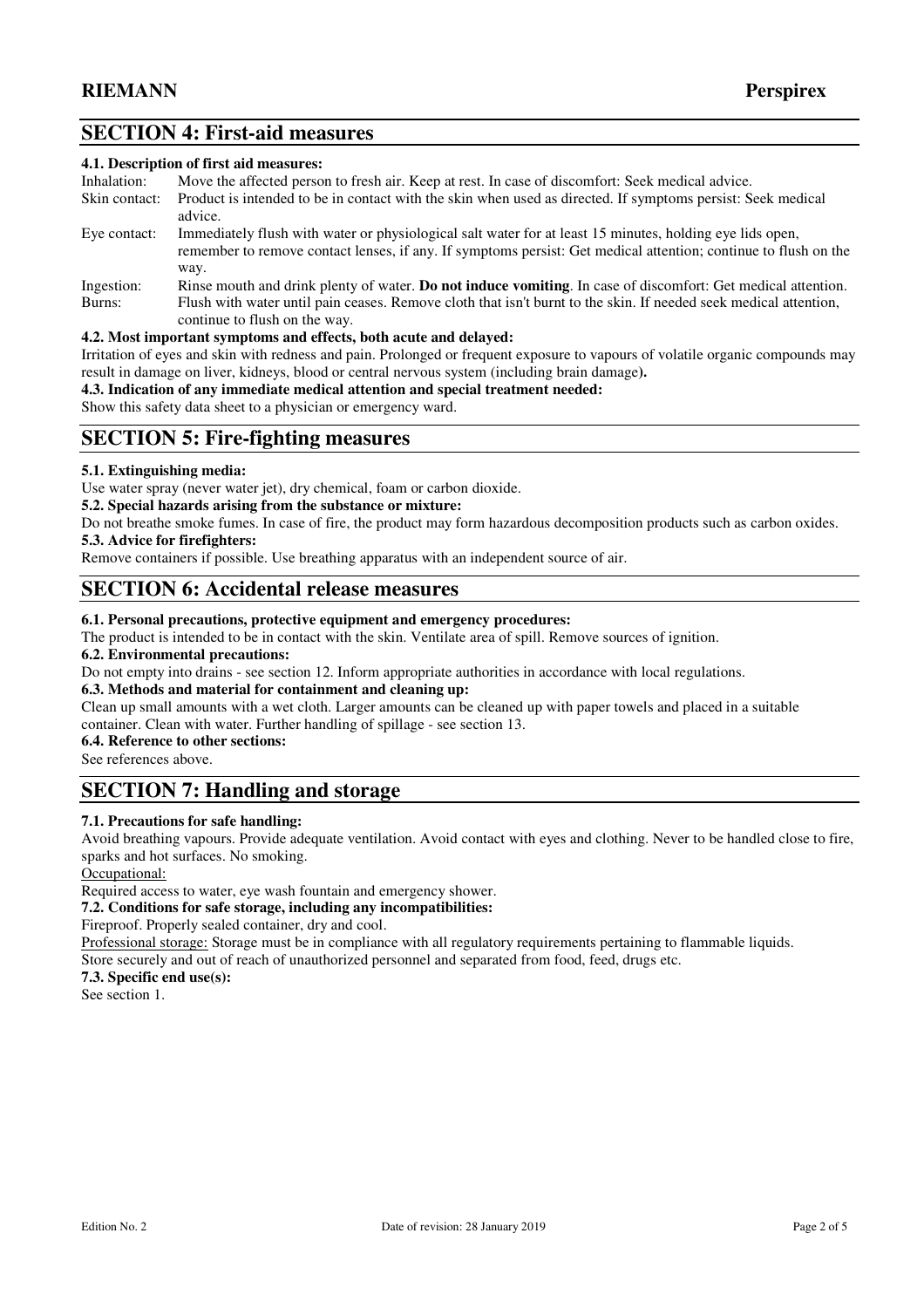# **SECTION 8: Exposure controls/Personal protection**

#### **8.1. Control parameters:**

Occupational exposure limits (EH40/2015 with later amendments (2018)):

| Substance                      | TWA(8h)                                                                                                                                                   |
|--------------------------------|-----------------------------------------------------------------------------------------------------------------------------------------------------------|
| Ethanol                        | 1000 ppm = 1920 mg/m <sup>3</sup>                                                                                                                         |
| Aluminium salts, soluble       | $2 \text{ mg/m}^3$                                                                                                                                        |
| DNEL/PNEC: No CSR.             |                                                                                                                                                           |
| 8.2. Exposure controls:        |                                                                                                                                                           |
|                                | Appropriate engineering controls: None in particular.                                                                                                     |
| Personal protective equipment: |                                                                                                                                                           |
| Inhalation:                    | None during normal use (cosmetic product). In case of prolonged work or inadequate ventilation: Use a self-<br>contained breathing apparatus. (EN 14594). |
| Skin:                          | Wear protective gloves of nitrile (EN 374) in case of prolonged work with the mixture. Breakthrough time:<br>Approximately 3 hours.                       |
| Eyes:                          | Tightly fitting safety goggles (EN 166) when there is risk of splashes.                                                                                   |
|                                | Environmental exposure controls: None in particular.                                                                                                      |

# **SECTION 9: Physical and chemical properties**

### **9.1. Information on basic physical and chemical properties:**

| Appearance:                                               | Liquid in container                           |
|-----------------------------------------------------------|-----------------------------------------------|
| Odour:                                                    | None                                          |
| pH:                                                       | Not determined                                |
| Melting point / freezing point $(^{\circ}C)$ :            | Not determined                                |
| Initial boiling point and boiling range $({}^{\circ}C)$ : | Not determined                                |
| Decomposition temperature $(^{\circ}C)$ :                 | Not determined                                |
| Flash point $(^{\circ}C)$ :                               | < 23                                          |
| Evaporation rate:                                         | Not determined                                |
| Flammability (solid, gas):                                | Not relevant                                  |
| Upper/lower flammability or explosive limits (vol-%):     | Not determined                                |
| Vapour pressure:                                          | Not determined                                |
| Vapour density (air=1):                                   | Not determined                                |
| Relative density:                                         | Not determined                                |
| Solubility:                                               | Miscible in water                             |
| Partition coefficient: n-octanol/water, $Log Kow$ :       | Not determined                                |
| Auto-ignition temperature $({}^{\circ}C)$ :               | Not determined                                |
| Viscosity:                                                | Not determined                                |
| Explosive properties                                      | Vapours may form explosive mixtures with air. |
| Oxidising properties:                                     | Not relevant                                  |
| 9.2. Other information:                                   | None relevant                                 |

# **SECTION 10: Stability and reactivity**

## **10.1. Reactivity:**

## No available data.

**10.2. Chemical stability:** 

Stable under normal conditions - see section 7. Flammable.

#### **10.3. Possibility of hazardous reactions:**

Inflammable at temperatures above the flash point. Vapours can be set on fire by a spark, a hot surface or an ember. Vapours may form explosive mixtures with air. Vapours are heavier than air at ordinary temperatures.

#### **10.4. Conditions to avoid:**

The formation of sparks and embers including excessive heating and freezing.

**10.5. Incompatible materials:** 

None known.

#### **10.6. Hazardous decomposition products:**

In case of extensive heating the mixture may form hazardous decomposition product such as carbon oxides.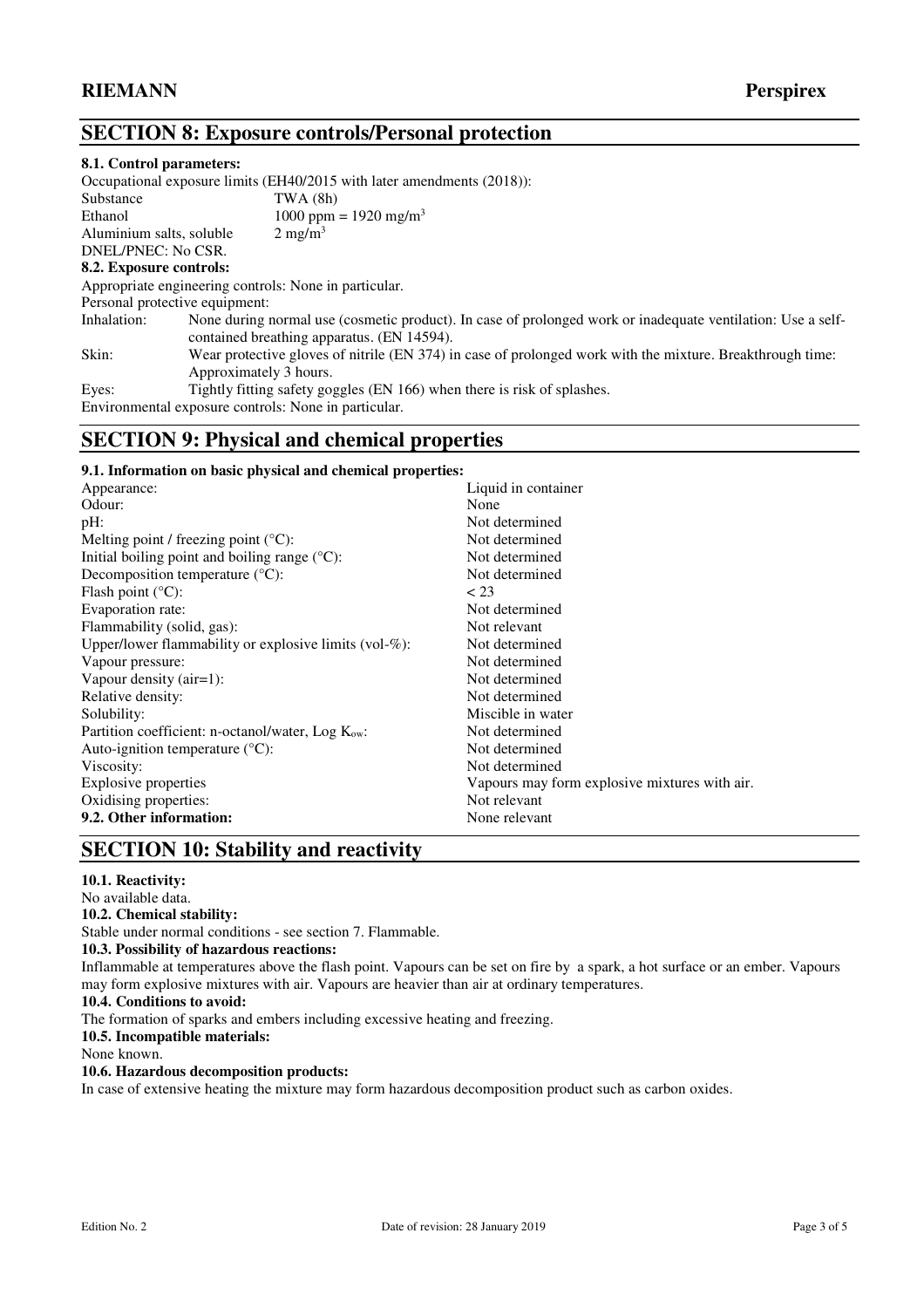# **SECTION 11: Toxicological information**

| 11.1. Information on toxicological effects: |                                                                           |                 |                |
|---------------------------------------------|---------------------------------------------------------------------------|-----------------|----------------|
| <b>Hazard class</b>                         | Data                                                                      | <b>Test</b>     | Data source    |
| Acute toxicity:                             |                                                                           |                 |                |
| Inhalation                                  | $LC_{50}$ (rat) = 117-125 mg/l/4H (Ethanol)                               | <b>OECD 403</b> | <b>ECHA</b>    |
| Dermal                                      | $LD_{Lo}$ (rabbit) = 20000 mg/kg (Ethanol)                                | No info         | <b>IUCLID</b>  |
| Oral                                        | $LD_{50}$ (rat) = 1780 mg/kg (Ethanol)                                    | No info         | <b>IUCLID</b>  |
|                                             | $LD_{50}$ (rat) = 3311 mg/kg (Aluminium chloride hexahydrate)             | No info         | <b>RTECS</b>   |
| Corrosion/irritation:                       | Moderate eye irritation, no skin irritation, rabbit (Ethanol)             | OECD 404, 405   | ECHA           |
|                                             | Mild irritation of skin, human (Aluminium chloride hexahydrate)           | Draize          | <b>RTECS</b>   |
|                                             | Serious irritation, Eye, rabbit (Aluminium chloride hexahydrate)          | <b>OECD 405</b> | <b>ECHA</b>    |
| Sensitization:                              | No skin sensitization, guinea pig (Ethanol, Aluminium chloride            | GPMT, etc.      | <b>IUCLID.</b> |
|                                             | hexahydrate)                                                              | <b>OECD 406</b> | <b>ECHA</b>    |
| $CMR$ :                                     | Data on mutagenicity is inconclusive (Ethanol)                            | Miscellaneous   | <b>IUCLID</b>  |
|                                             | Information on likely routes of exposure: Inhalation, skin and ingestion. |                 |                |

Symptoms:<br>Inhalation: Inhalation of high concentrations may cause irritation of the respiratory tract and lead to headache, drowsiness, dizziness. Skin: The product is intended to be in contact with the skin. No discomfort is expected during normal use. In case of skin discomfort: Seek medical advice. Possibly irritation with redness and pain Eyes: Irritation with redness and pain. Ingestion: May cause irritation in the gastrointestinal tract. Chronic effects: Prolonged or frequent exposure to vapours of volatile organic compounds may result in damage on liver, kidneys, blood or central nervous system (including brain damage).

# **SECTION 12: Ecological information**

## **12.1. Toxicity:**

| <b>Aquatic</b> | Data                                                                 | <b>Test (Media)</b> | Data source   |
|----------------|----------------------------------------------------------------------|---------------------|---------------|
| Fish           | $LC_{50}$ (Pimephales promelas, 96h) = 15300 mg/l (Ethanol)          | No info (FW)        | <b>IUCLID</b> |
|                | $LC_{50}$ (Fish, 96h) > 0.156 mg/l (Aluminium chloride hexahydrate)  | OECD 201            | <b>ECHA</b>   |
| Daphnia        | $EC_{50}$ (Daphnia magna, 48h) = 9268 - 14221 mg/l (Ethanol)         | No info $(FW)$      | <b>IUCLID</b> |
|                | $EC_{50}$ (Daphnia magna, 48h) > 0.214-1.26 mg/l (Aluminium chloride | <b>OECD 202</b>     | <b>ECHA</b>   |
|                | hexahvdrate)                                                         |                     |               |
| Algae          | No available or applicable data                                      | -                   |               |

**12.2. Persistence and degradability:**

Ethanol is rapidly degradable (OECD 301 D).

**12.3. Bioaccumulative potential:**

Ethanol: Log  $K_{ow}$  <1 – No bioaccumulative potential.

**12.4. Mobility in soil:** 

Ethanol:  $K_{\text{oc}} < 10 - \text{Verv}$  large mobility expected in soil.

**12.5. Results of PBT and vPvB assessment:** 

No ingredients are PBT/vPvB, according to the criteria in REACH Annex XIII.

**12.6. Other adverse effects:** 

None known.

# **SECTION 13: Disposal considerations**

**13.1. Waste treatment methods:** 

Occupational: The mixture is to be considered as hazardous waste. Disposal should be according to local, state or national legislation. Dispose of through authority facilities or pass to chemical disposal company. EWC-code:

20 01 13 (mixture itself) and 15 02 02 (Paper towel, inert material etc. contaminated with the mixture)